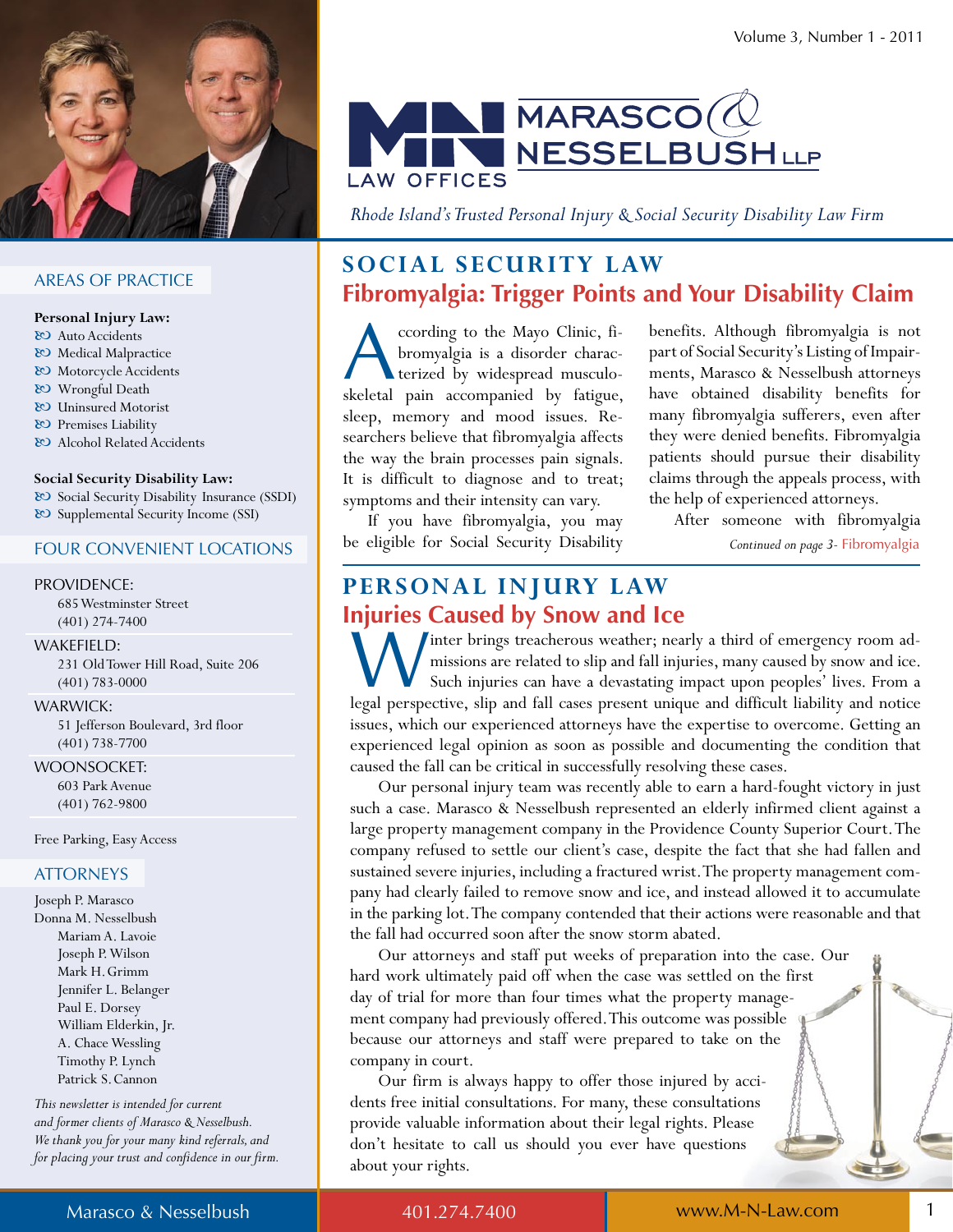

## **MEET OUR ATTORNEYS: Mariam A. Lavoie, Esq.**

M ariam A. Lavoie, Esq. practices Social Security Disability Law at Marasco & Nesselbush. Raised in Mexico City and California, Attorney Lavoie is bilingual (English/Spanish) and has worked with clients 

from many cultures. She has lived in Rhode Island for 25 years, presently in West Warwick with her husband and two teenage children. Attorney Lavoie earned her law degree from Suffolk University.

#### *Why have you chosen to practice Social Security Disability law?*

After finishing law school, I represented injured workers, including immigrants, pursuing Workers' Compensation and Personal Injury claims. I decided to focus on Social Security Disability claims for several reasons. I find Social Security Disability law challenging and extremely rewarding. Social Security claimants present with a wide array of complex medical issues and personal strife. I love the challenge of providing compassionate legal care to clients and proving their disability cases in court. It is truly the most rewarding work that I've ever done. I'm also very sensitive to the needs of injured people and those who live with illnesses. Because my daughter is a Type 1 diabetic and I'm the guardian of an older adult with mental illness, I experience first hand, daily, the challenges faced by those living with disabilities.

#### *Please describe a case that meant a lot to you.*

Many cases inspire me to believe that justice and compassion still exist in the world. One such case involved a teenager with Asperger's Syndrome. His family was very supportive and

caring; however, the financial and personal pressures associated with providing him with needed care challenged them. The young man's family filed an application for SSI on his behalf. Our office rigorously represented him until we obtained a favorable decision before an Administrative Law Judge. Winning this case meant my client and his family gained additional supports and better medical coverage that ultimately changed their lives for the better. Although this case was special to me, every time our attorneys win benefits for those who really need them, it creates a feeling of accomplishment.

#### *What inspires you?*

Every day, I'm inspired and sustained by my faith, my family and service to the community. Growing up, my father exemplified character traits I still aspire to. Although he's 74, he remains employed full time, teaching and researching physics. He loves to learn, is curious about everything, and still reminds me that I can do anything! I acquired my love of learning from him. I'm also inspired by those who use their talents to improve the lives of others. I enjoy involving my family in community service, whether feeding the hungry at meal sites or volunteering for community organizations. I'm especially excited about mentoring a student in the coming weeks.

#### *If you could change one thing about the world, what would it be?*

This is a difficult question. On one hand, I am tempted to say I would devise a cure for Type 1 diabetes, or for any of the diseases that afflict children. On the other, I would provide every child with the opportunities and support needed to become an equipped, responsible adult. This addresses both issues, since it's better to be equipped for affliction than spared from it.

**Auto Insurers: Best and Worst**<br>
Mutual, of Lincoln, Rhode Island, its top rand 2010. [.D. Power and Associates ranked Amica<sup>4</sup> leading consumer research group awarded Amica Mutual, of Lincoln, Rhode Island, its top rating in 12010. J.D. Power and Associates ranked Amica "highest" in customer satisfaction among national auto insurers for 11 years in a row, and among national homeowner's insurers for nine years in a row." Amica was one of only three insurers that attained a top rated score. Marasco & Nesselbush has also been impressed with the professionalism and quality of service provided by MetLife Auto and Home.

At the other end of the spectrum, in a survey done by the Northwest Automotive Trades Association, Allstate, GEICO and Safeco were deemed among the worst at taking care of customers after an accident. All state was awarded a  $D+$ ; GEICO and Safeco tied with a C-; Farmers, Nationwide, Progressive, Liberty Mutual and Ameriprise received a C; and Travelers received a B-.

Our experiences are consistent with the these findings. Marasco & Nesselbush attorneys have decades of experience dealing with every insurer who underwrites policies in Rhode Island. Our skilled team of attorneys and other professionals work together to promptly and fairly resolve auto accident and other insurance claims. Based upon our experience, we achieve extraordinary results for our clients through settlement or trial.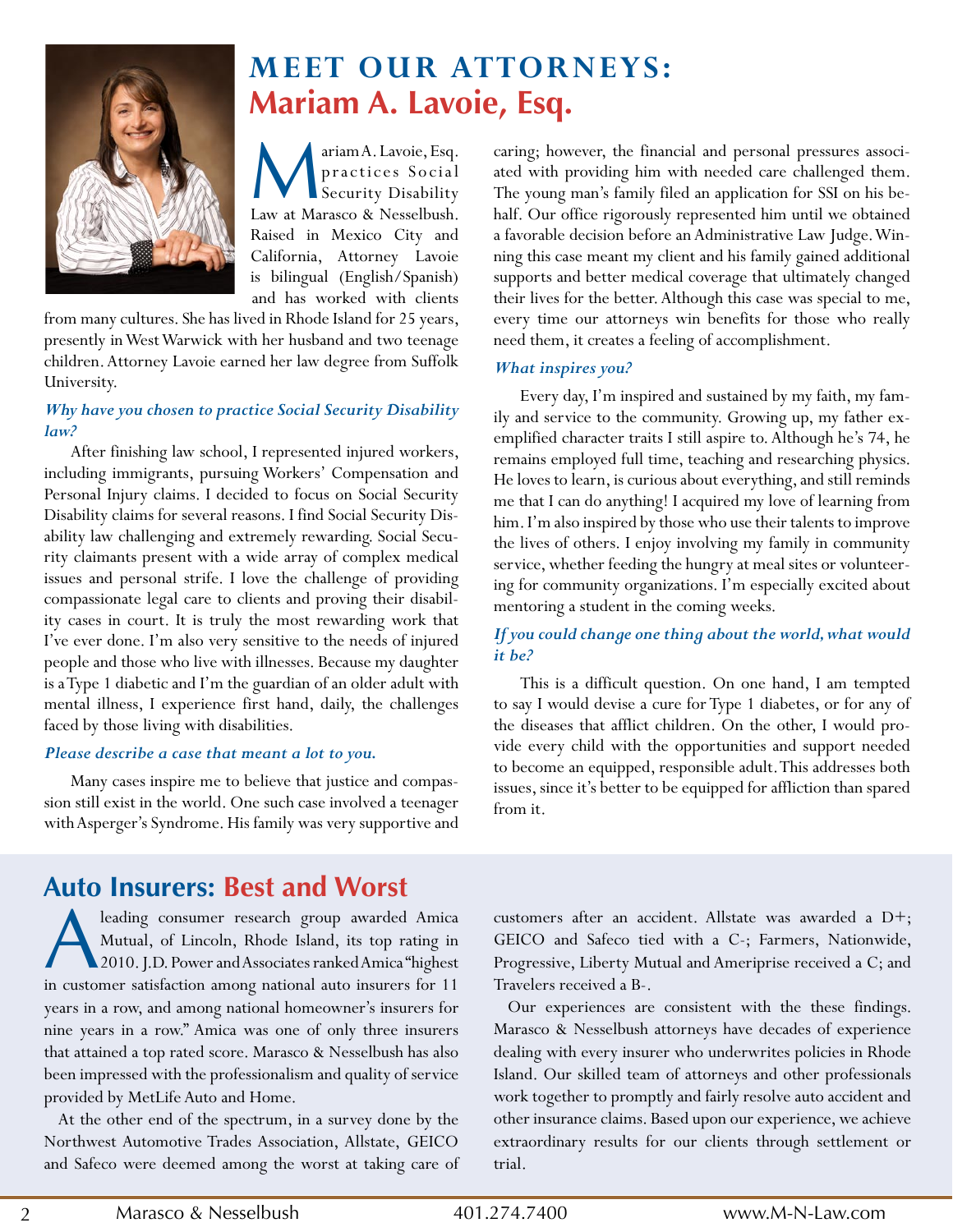Clip this and keep in the glove box of your vehicle reAl iNtegrity is doiNg the right thiNg, kNoWiNg thAt Nobody's goiNg to kNoW WHETHER YOU DID IT OR NOT. *~Oprah Winfrey ~*

#### fibromyalgia - *continued from page 1*

files for disability at their local Social Security office, the case is transferred to Disability Determination Services (DDS). DDS makes "disability determinations," or decisions at the Initial and Reconsideration levels. Often, because there is no Social Security Listing for fibromyalgia, DDS will deny these claims, unless the fibromyalgia is associated with another illness, such as lupus or arthritis.

DDS often denies fibromyalgia claims because the diagnosis was not made by a specialist, like a rheumatologist. In fact, fibromyalgia claimants are often denied if their diagnosis is made only by a "family doctor" or primary care physician (PCP). DDS is required by Social Security Regulations to provide more weight to the opinion of specialists, especially if PCPs do not order tests to exclude other causes of pain, or if PCPs do not properly perform and document the "trigger point" examination. Also, when PCPs diagnose fibromyalgia, DDS may disregard it as a "label" used to explain unusual, persistent pain when no other diagnosis fits. Thus, fibromyalgia is harder to prove to DDS than other diagnoses. Specialists such as rheumatologists are critical in winning benefits. Specialists must clearly discuss whether and how a patient meets the criteria for fibromyalgia based on the physical examination and the person's history and symptoms. They can properly make and document the diagnosis, and state how the disorder affects the person's ability to work.

#### **So…what's a fibromyalgia claimant to do?**

First and foremost, if your fibromyalgia truly makes you unable to work, you are both eligible and deserving of disability benefits. You may require a full hearing before a judge because Social Security and DDS may be reluctant to award your fibromyalgia claim. However, please don't give up. Consult an attorney who can help you better document your case as you proceed through the appeals process.

Secondly, make sure that your doctor has performed the appropriate physical examination—the "trigger point" examination. Make sure to explain that you need a complete work-up for a fibromyalgia diagnosis because you are applying for Social Security disability, and be certain that your doctor has sent you for all other appropriate tests to rule out other causes for your pain and symptoms. Be sure to tell your doctor what kind of pain, fatigue and other symptoms you are experiencing, as well as how your symptoms affect your ability to work and your routine activities of daily living.

Finally, if you are not already being treated by a rheumatologist, ask your PCP to refer you to one. There are many excellent and compassionate rheumatologists in Rhode Island. Call Marasco & Nesselbush if you would like a listing of area rheumatologists.

Admittedly, fibromyalgia cases are difficult to prove. However, you are more likely to succeed with the help and representation of an experienced Social Security Disability attorney. Marasco & Nesselbush has successfully represented hundreds of clients with fibromyalgia. Feel free to call us at any stage of the Social Security disability process.

## What to Do If You Are In An Auto Accident

Call 911 right away. Do NOT move your vehicle until a police officer says it's OK, unless it's necessary for safety reasons.



 $\mathscr{A}$ 

O

 $\bullet$  $\cdot \odot$ 

If you or your passengers are hurt, get medical help right away. If paramedics, EMTs, or police officers advise you or your passengers to take an ambulance to an emergency room, do it.

Get the names, addresses, and phone numbers of everyone who saw the accident happen (including other drivers and people walking on the street).

Get the names, addresses, drivers' license numbers and insurance information from all the other drivers involved in the accident.

If the person who hit you flees the scene before the police arrive, try to get the license plate number. Write down the plate number, state, color and model of car, if possible.

If possible, take pictures of the accident scene and damage to all vehicles with a camera or cell phone.

Never talk with an insurance company (even your own) before you talk with your attorney.

Please visit our website

www.**M-n-Law**.com

or call us at

**(401) 274-7400** 

for more information or a free legal consultation about a car, truck or cycle accident.

#### find us on facebook! Marasco And Nesselbush